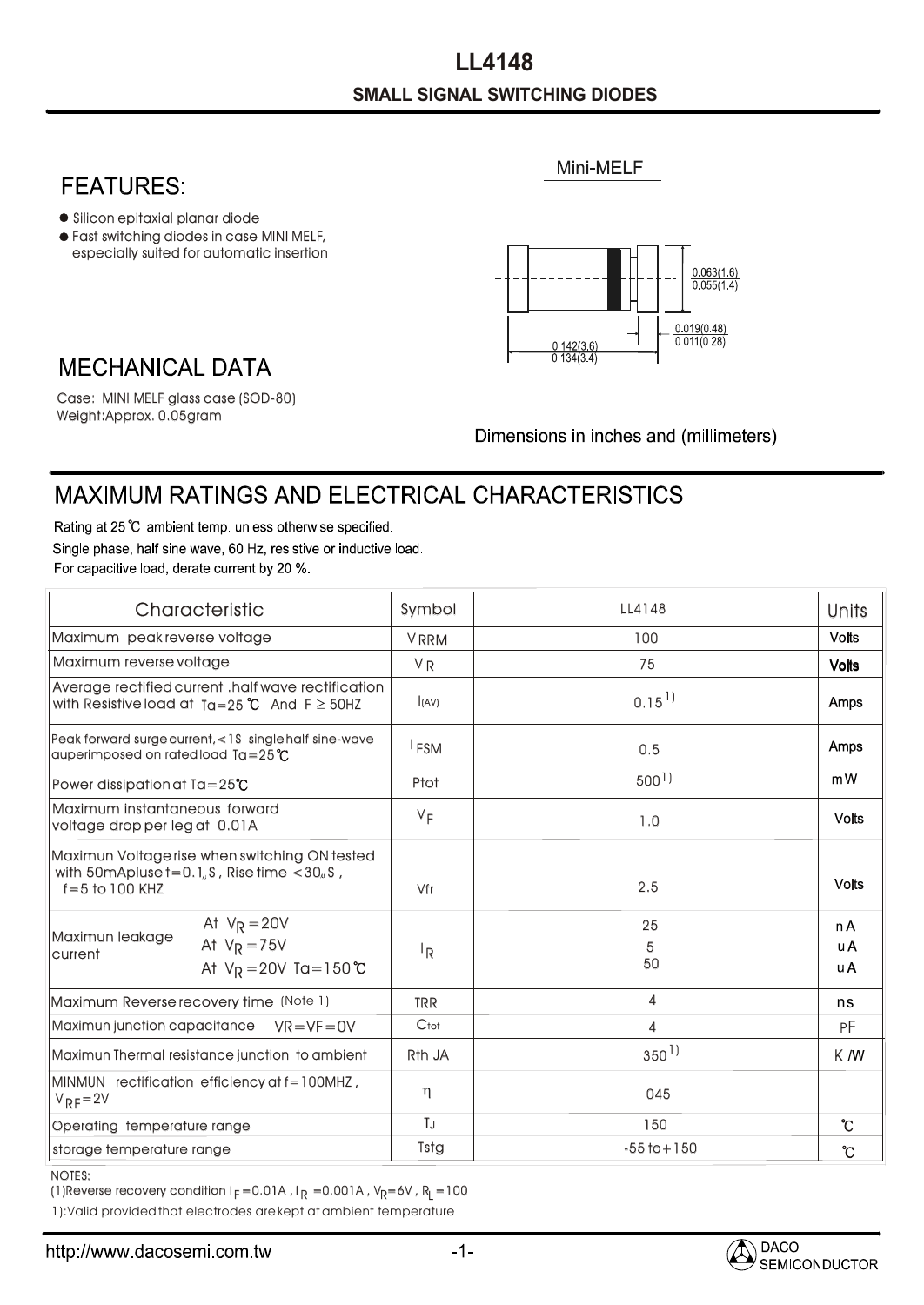



FIG. 4-RELATIVE CAPACITANCE VERSUS REVERS **VOLTAGE**